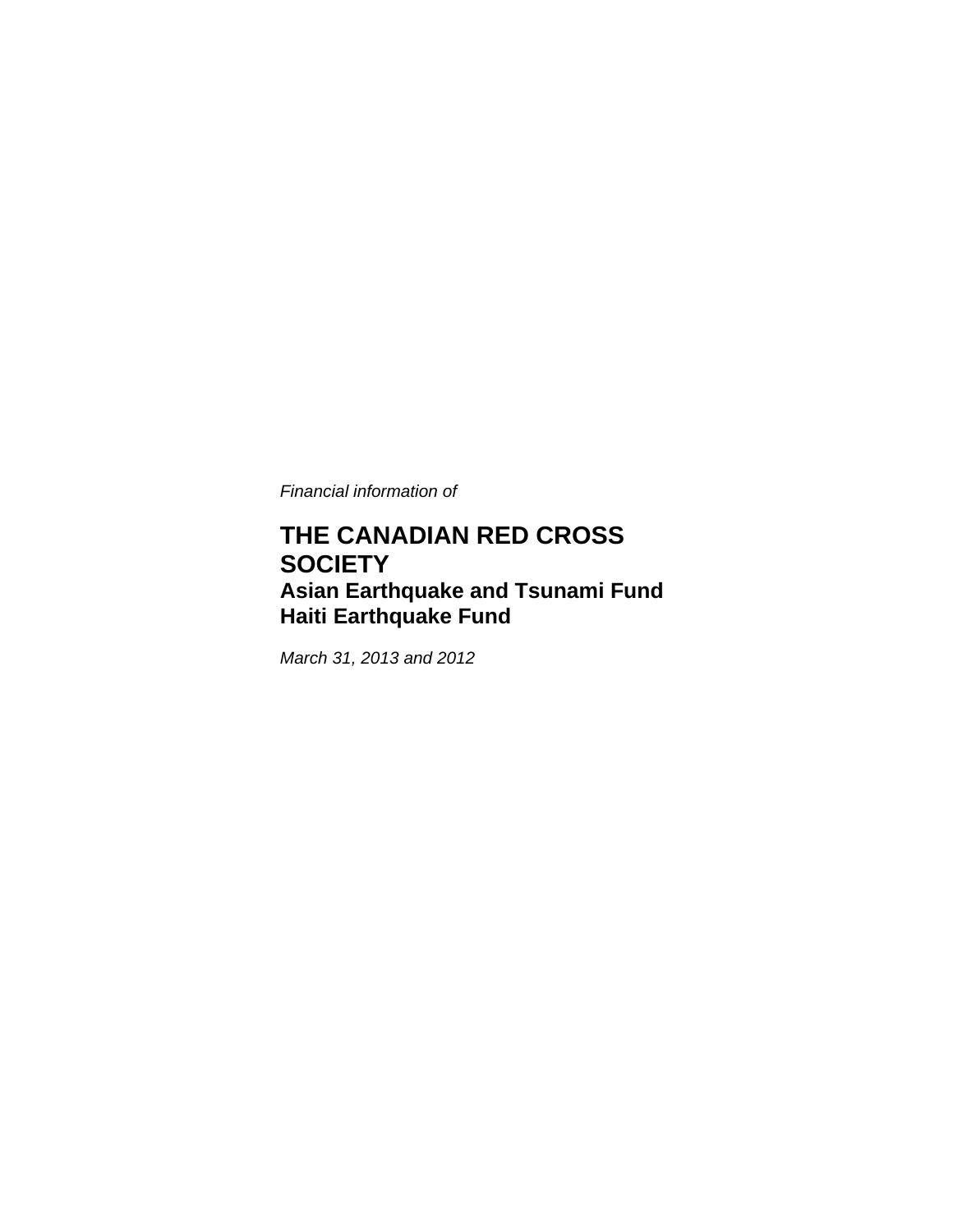# Deloitte.

Deloitte LLP 800 - 100 Queen Street Ottawa ON K1P 5T8 Canada

Tel: (613) 236–2442 Fax: (613) 236–2195 www.deloitte.ca

## **Independent Auditor's Report**

To the Board of Directors of The Canadian Red Cross Society

We have audited the accompanying financial information of the Canadian Red Cross Society - Asian Earthquake and Tsunami Fund and Haiti Earthquake Fund, which comprise the statements of net funds available for beneficiaries as at March 31, 2013, March 31, 2012 and April 1, 2011 and the statements of changes in net funds available for beneficiaries for the years ended March 31, 2013 and March 31, 2012, and a summary of significant accounting policies and other explanatory information.

#### *Management's Responsibility for the Financial Information*

Management is responsible for the preparation and fair presentation of this financial information in accordance with the basis of accounting described in Note 2, and for such internal control as management determines is necessary to enable the preparation of financial information that is free from material misstatement, whether due to fraud or error.

#### *Auditor's Responsibility*

Our responsibility is to express an opinion on this financial information based on our audits. We conducted our audits in accordance with Canadian generally accepted auditing standards. Those standards require that we comply with ethical requirements and plan and perform the audits to obtain reasonable assurance about whether the financial information is free from material misstatement.

An audit involves performing procedures to obtain audit evidence about the amounts and disclosures in the financial information. The procedures selected depend on the auditor's judgement, including the assessment of the risks of material misstatement of the financial information, whether due to fraud or error. In making those risk assessments, the auditor considers internal control relevant to the entity's preparation and fair presentation of the financial information in order to design audit procedures that are appropriate in the circumstances, but not for the purpose of expressing an opinion on the effectiveness of the entity's internal control. An audit also includes evaluating the appropriateness of accounting policies used and the reasonableness of accounting estimates made by management, as well as evaluating the overall presentation of the financial information.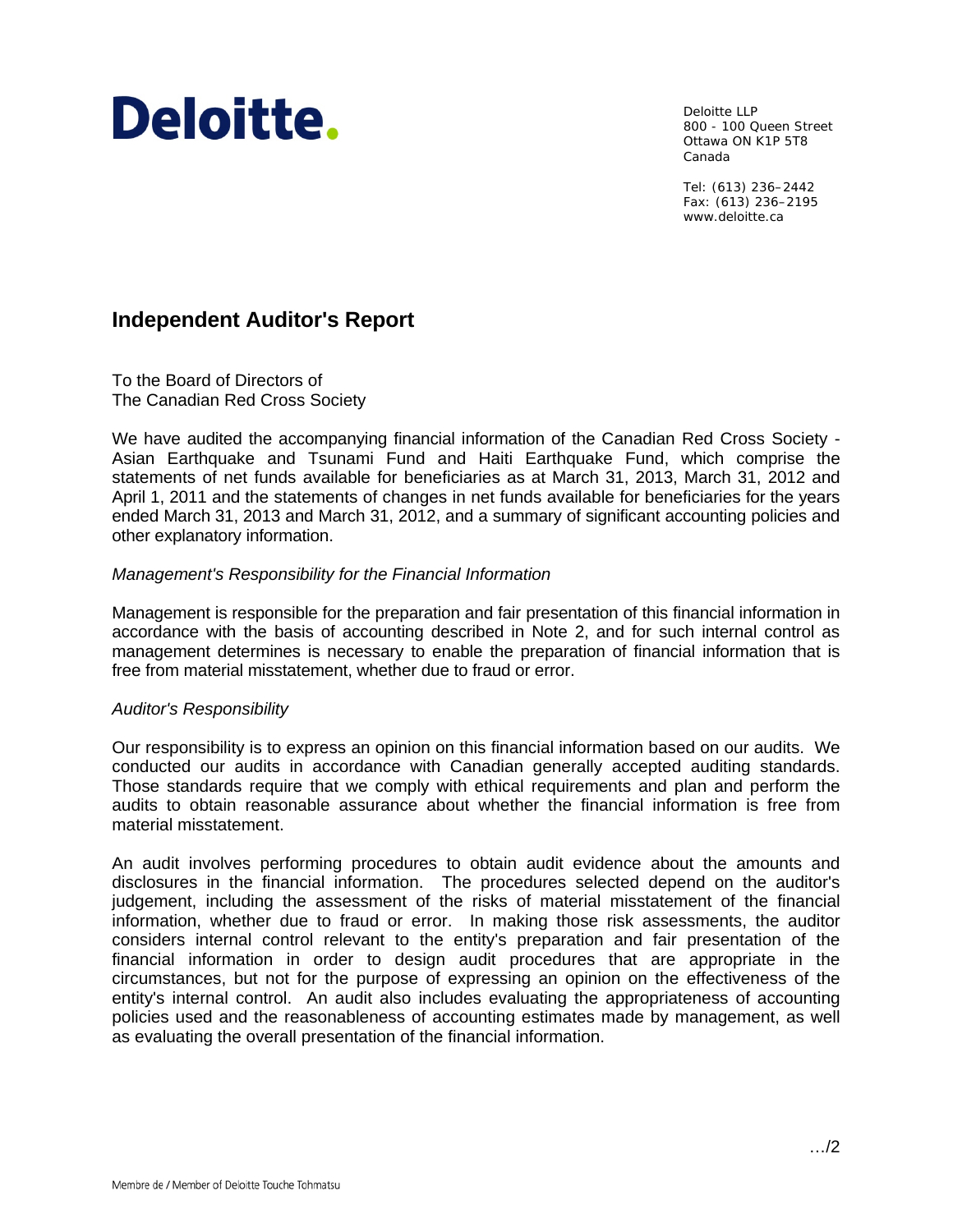## **Independent Auditor's Report (Continued)**

#### *Auditor's Responsibility (Continued)*

We believe that the audit evidence we have obtained is sufficient and appropriate to provide a basis for our audit opinions.

#### *Opinion*

In our opinion, the financial information presents fairly, in all material respects, the net funds available for beneficiaries of the Canadian Red Cross Society - Asian Earthquake and Tsunami Fund and Haiti Earthquake Fund as at March 31, 2013, March 31, 2012 and April 1, 2011 and the changes in net funds available for beneficiaries for the years ended March 31, 2013 and March 31, 2012 in accordance with the basis of accounting described in Note 2.

Deloitte LLP

Chartered Professional Accountants, Chartered Accountants Licensed Public Accountants

June 6, 2013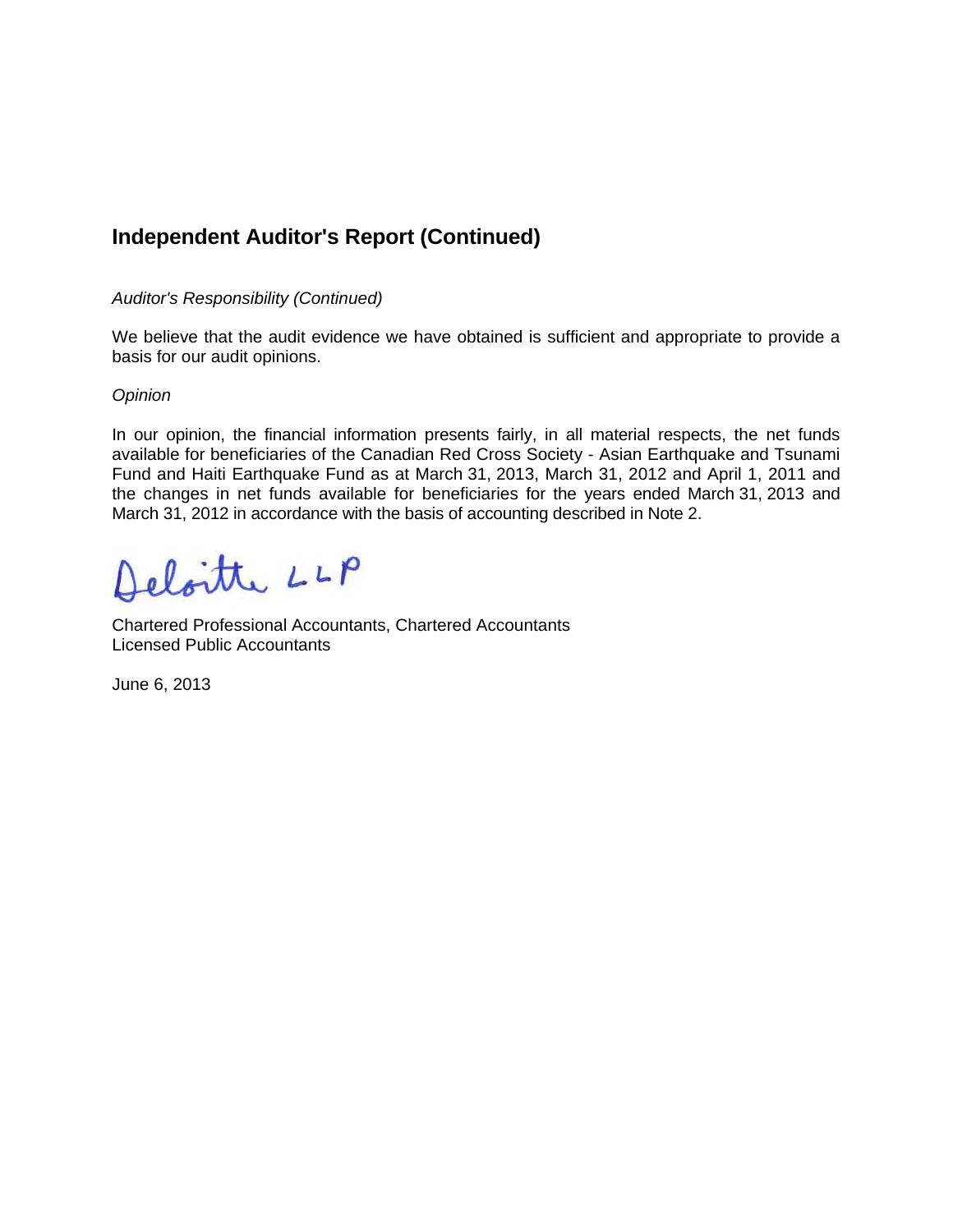## **THE CANADIAN RED CROSS SOCIETY Asian Earthquake and Tsunami Fund Haiti Earthquake Fund Financial Information March 31, 2013 and 2012**

|                                                                | <b>PAGE</b> |
|----------------------------------------------------------------|-------------|
| Statements of Net Funds Available for Beneficiaries            |             |
| Statements of Changes in Net Funds Available for Beneficiaries | 2           |
| Notes to the Financial Information                             | $3 - 9$     |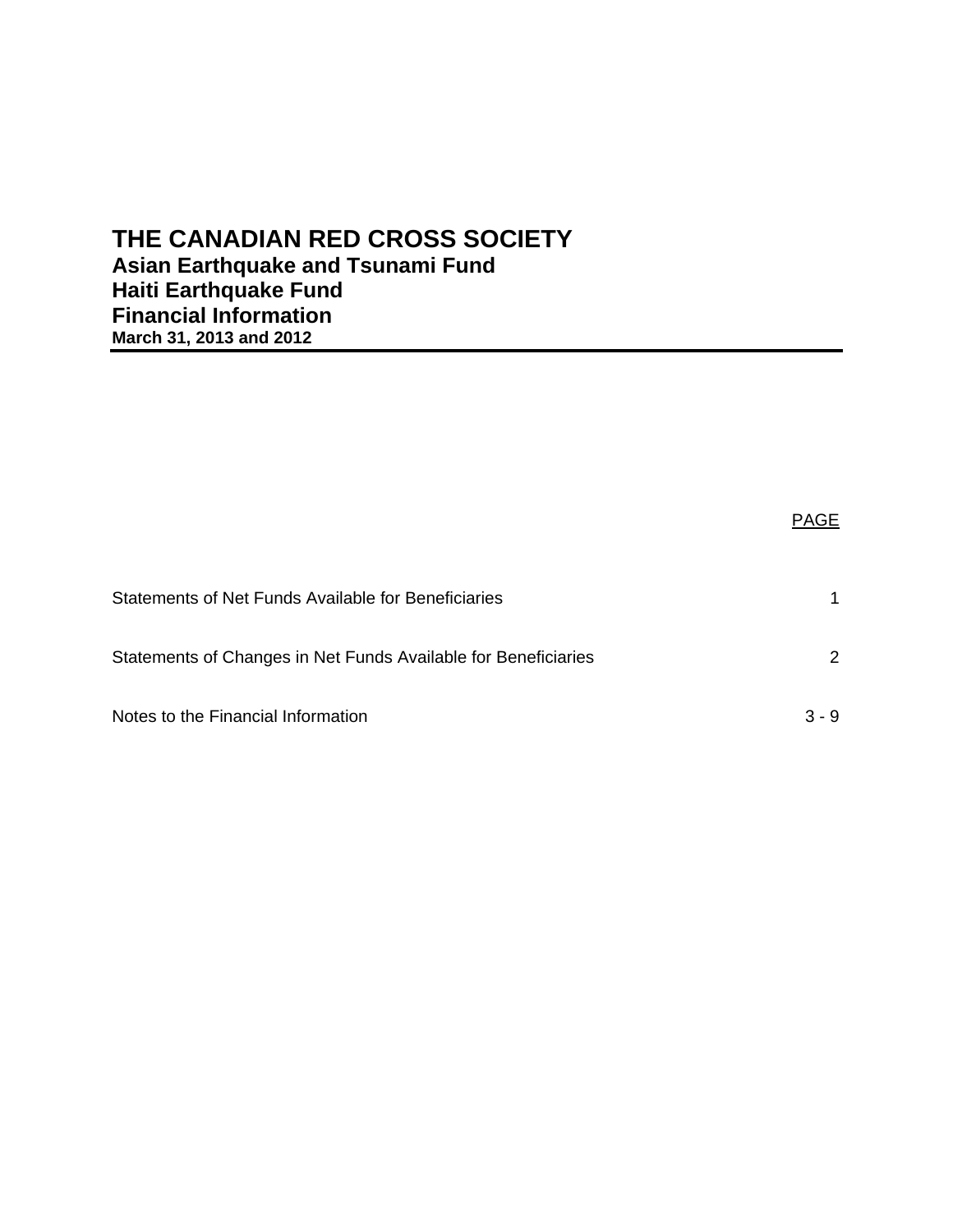#### **THE CANADIAN RED CROSS SOCIETY Asian Earthquake and Tsunami Fund Haiti Earthquake Fund**

**Statements of Net Funds Available for Beneficiaries**

**as at March 31, 2013, March 31, 2012 and April 1, 2011**

**(in thousands of dollars)**

|                                                                                                                                |    |                   | Haiti               |                     |                              | Tsunami                      |                                |  |  |
|--------------------------------------------------------------------------------------------------------------------------------|----|-------------------|---------------------|---------------------|------------------------------|------------------------------|--------------------------------|--|--|
|                                                                                                                                |    | March 31,<br>2013 | March 31,<br>2012   | April 1,<br>2011    | March 31,<br>2013            | March 31,<br>2012            | April 1,<br>2011               |  |  |
| <b>CURRENT ASSETS</b>                                                                                                          |    |                   |                     |                     |                              |                              |                                |  |  |
| Cash and cash equivalents<br><b>Externally restricted</b><br>Internally restricted income from investments<br>Prepaid expenses | \$ | 16,338<br>1,374   | \$<br>22,870<br>138 | \$<br>38,027<br>255 | \$<br>165<br>10,459<br>2,288 | \$<br>459<br>13,043<br>3,733 | \$<br>13,090<br>6,909<br>3,099 |  |  |
|                                                                                                                                |    | 17,712            | 23,008              | 38,282              | 12,912                       | 17,235                       | 23,098                         |  |  |
| LONG-TERM INVESTMENTS (Note 4)                                                                                                 |    | 31,112            | 42,041              | 66,427              | 10,055                       | 14,053                       | 18,882                         |  |  |
|                                                                                                                                |    | 48,824            | 65,049              | 104,709             | 22,967                       | 31,288                       | 41,980                         |  |  |
| <b>CURRENT LIABILITIES</b>                                                                                                     |    |                   |                     |                     |                              |                              |                                |  |  |
| Accounts payable and accrued liabilities<br>Payable to the Canadian Red Cross Society                                          |    | 1,044<br>2,319    | 664<br>2,729        | 3,180<br>6,396      | 1.077<br>395                 | 1,431<br>350                 | 466<br>2,800                   |  |  |
|                                                                                                                                |    | 3,363             | 3,393               | 9,576               | 1,472                        | 1,781                        | 3,266                          |  |  |
| NET FUNDS AVAILABLE FOR BENEFICIARIES                                                                                          | S. | 45,461            | 61,656<br>\$        | \$95,133            | \$21,495                     | \$29,507                     | \$38,714                       |  |  |

ON BEHALF OF THE BOARD

Cecan Lea Chair  $RR$ 

Chair, National Audit and Finance Committee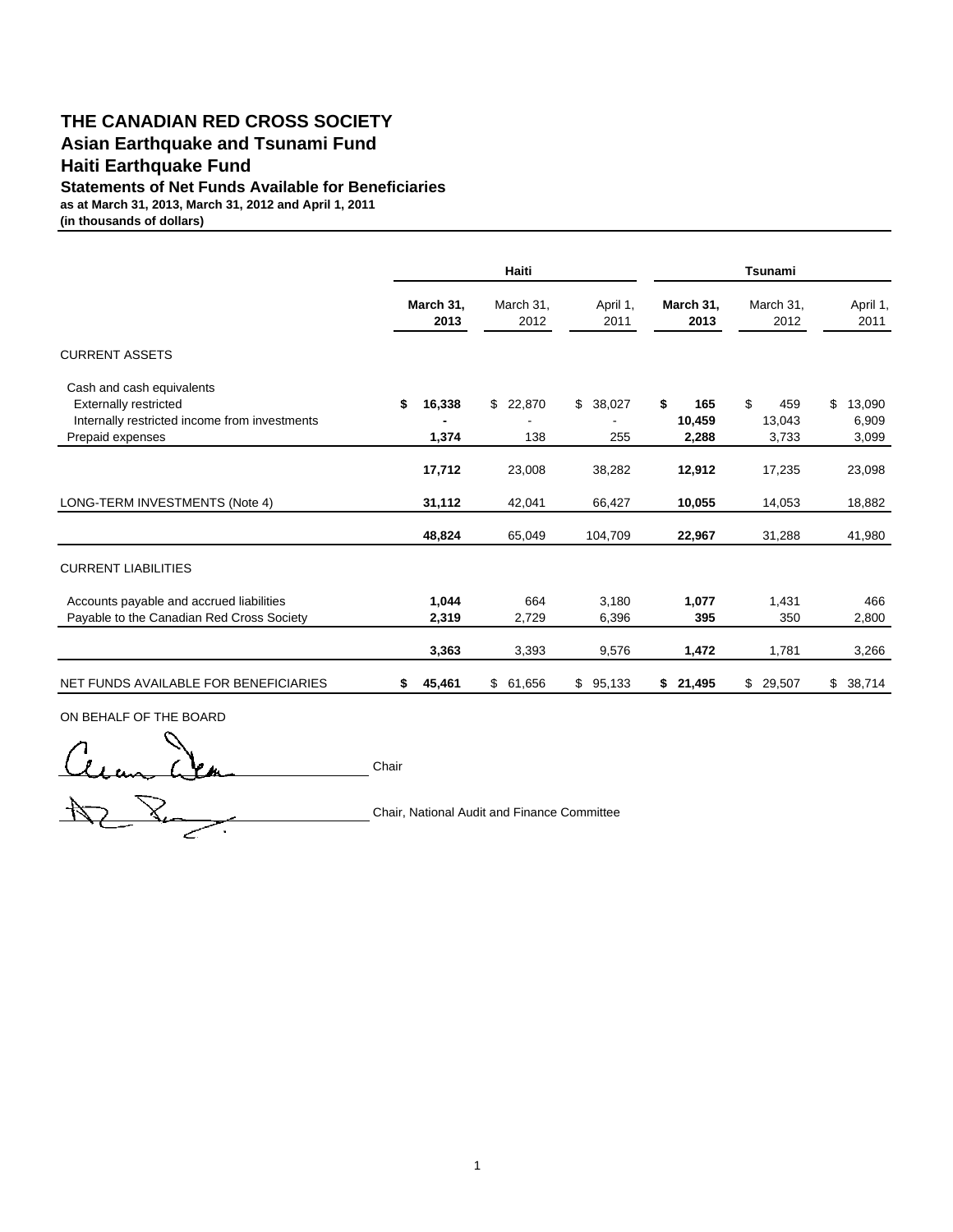## **THE CANADIAN RED CROSS SOCIETY Asian Earthquakes and Tsunami Fund Haiti Earthquake Fund**

### **Statements of Changes in Net Funds Available for Beneficiaries**

**years ended March 31, 2013 and 2012**

**(in thousands of dollars)**

|                                                                    | <b>Haiti</b> |           |              | <b>Tsunami</b> |    |         |  |
|--------------------------------------------------------------------|--------------|-----------|--------------|----------------|----|---------|--|
|                                                                    |              | 2013      | 2012         | 2013           |    | 2012    |  |
| Increase in funds                                                  |              |           |              |                |    |         |  |
| Contributions (Note 3)                                             | \$           | 115       | \$<br>633    | \$<br>(193)    | \$ |         |  |
| Investment income                                                  |              | 2,269     | 4,537        | 857            |    | 1,304   |  |
|                                                                    |              | 2,384     | 5,170        | 664            |    | 1,304   |  |
| Decrease (increase) in funds                                       |              |           |              |                |    |         |  |
| Emergency relief and disaster management                           |              | 3,466     | (4,630)      | 2,982          |    | 2,152   |  |
| Health including water and sanitation                              |              | 4,212     | 1,392        | 796            |    | 1,084   |  |
| Livelihoods                                                        |              |           |              | 429            |    | (417)   |  |
| Reconstruction                                                     |              | 4,801     | 34,984       | 230            |    | 2,523   |  |
| Humanitarian values and restoring family links                     |              |           | 78           | 412            |    | 603     |  |
| Organizational development                                         |              | 1,022     | 413          | 1,605          |    | 2,375   |  |
| Direct programming support (Note 5)                                |              | 4,590     | 7,912        | 2,039          |    | 2,698   |  |
| Total decrease in funds                                            |              | 18,091    | 40,149       | 8,493          |    | 11,018  |  |
| Increase (decrease) in unrealized                                  |              |           |              |                |    |         |  |
| gains on long-term investments                                     |              | (488)     | 1,502        | (183)          |    | 507     |  |
| DECREASE IN NET FUNDS                                              |              | (16, 195) | (33, 477)    | (8,012)        |    | (9,207) |  |
| NET FUNDS AVAILABLE FOR BENEFICIARIES,<br><b>BEGINNING OF YEAR</b> |              | 61,656    | 95,133       | 29,507         |    | 38,714  |  |
| NET FUNDS AVAILABLE FOR BENEFICIARIES.<br><b>END OF YEAR</b>       | \$           | 45,461    | \$<br>61,656 | \$<br>21,495   | \$ | 29,507  |  |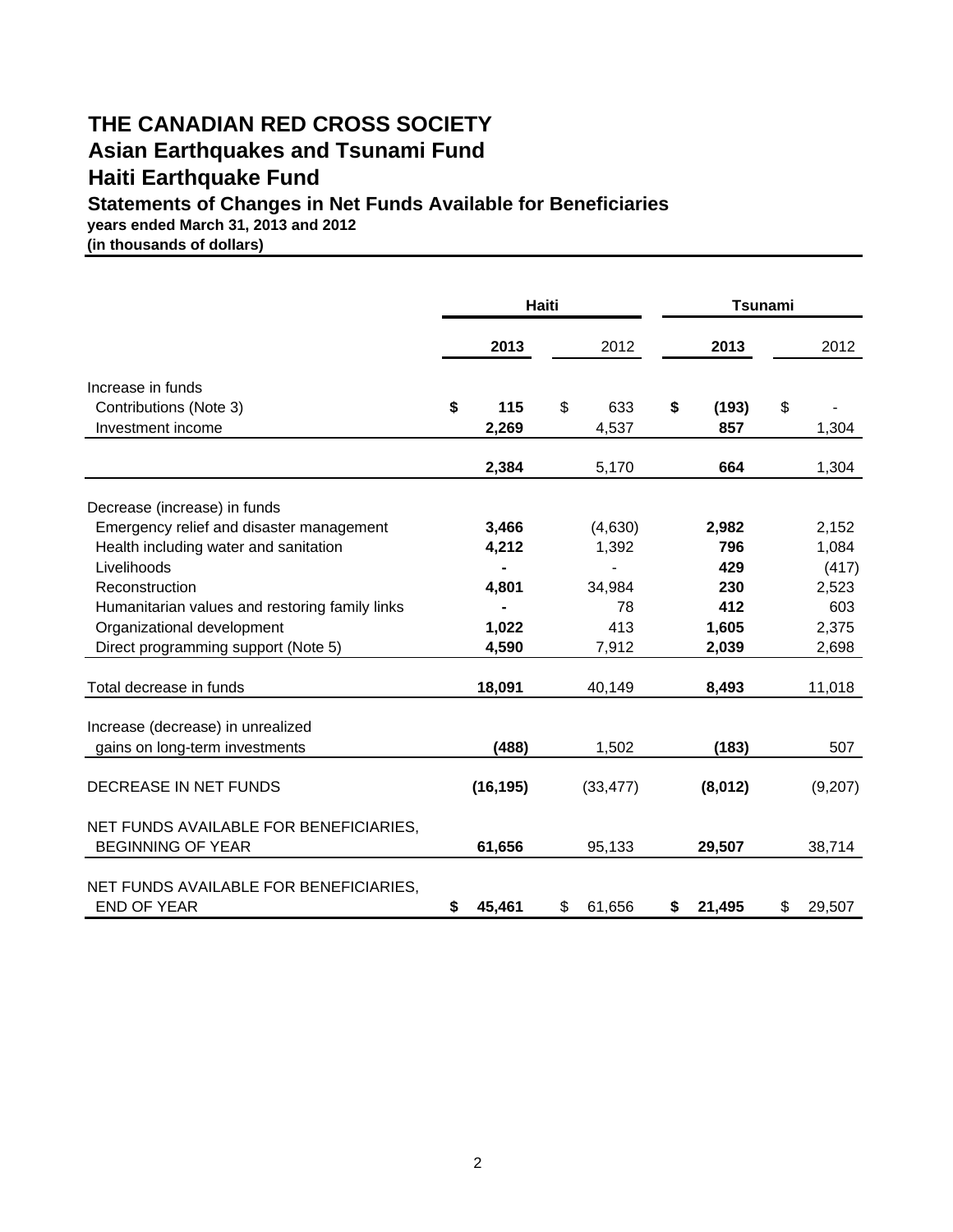#### **1. PURPOSE AND AUTHORITY OF THE FUNDS**

#### *Purpose and authority of the Asian Earthquake and Tsunami Fund*

 The scope and purpose of the Canadian Red Cross Society - Asian Earthquake and Tsunami Fund (the "Fund") were approved by the Board of Directors of the Canadian Red Cross Society (the "Society") on February 26, 2005.

 As a result of the decisions made by the Board of Directors, the Fund is used exclusively to meet the immediate and long-term recovery needs of the people affected by the Asian Earthquake and Tsunami that occurred on December 26, 2004 and all investment income is restricted to the Fund. Donor-expressed designations that are more specific than the overall Fund purpose (for example, contributions for use in specific countries), will be strictly honoured and used in accordance with those designations.

#### *Purpose and authority of the Haiti Earthquake Fund*

The devastating earthquake on January  $12<sup>th</sup>$ , 2010 of 7.3 magnitude on the Richter scale that struck Haiti, left more than 1.2 million homeless in need of a full range of emergency assistance as well as recovery and longer term reconstruction efforts.

The Society has raised over \$200 million from the public, provincial and federal governments and corporations, which includes \$54 million matching fund established by the Canadian International Development Agency (CIDA).

The Board has approved allocation of funds to Emergency and Relief Response in the first twenty-four months, Recovery Response in the next thirty-six months and to the longer term support for the Organizational Development of the Haitian Red Cross Society.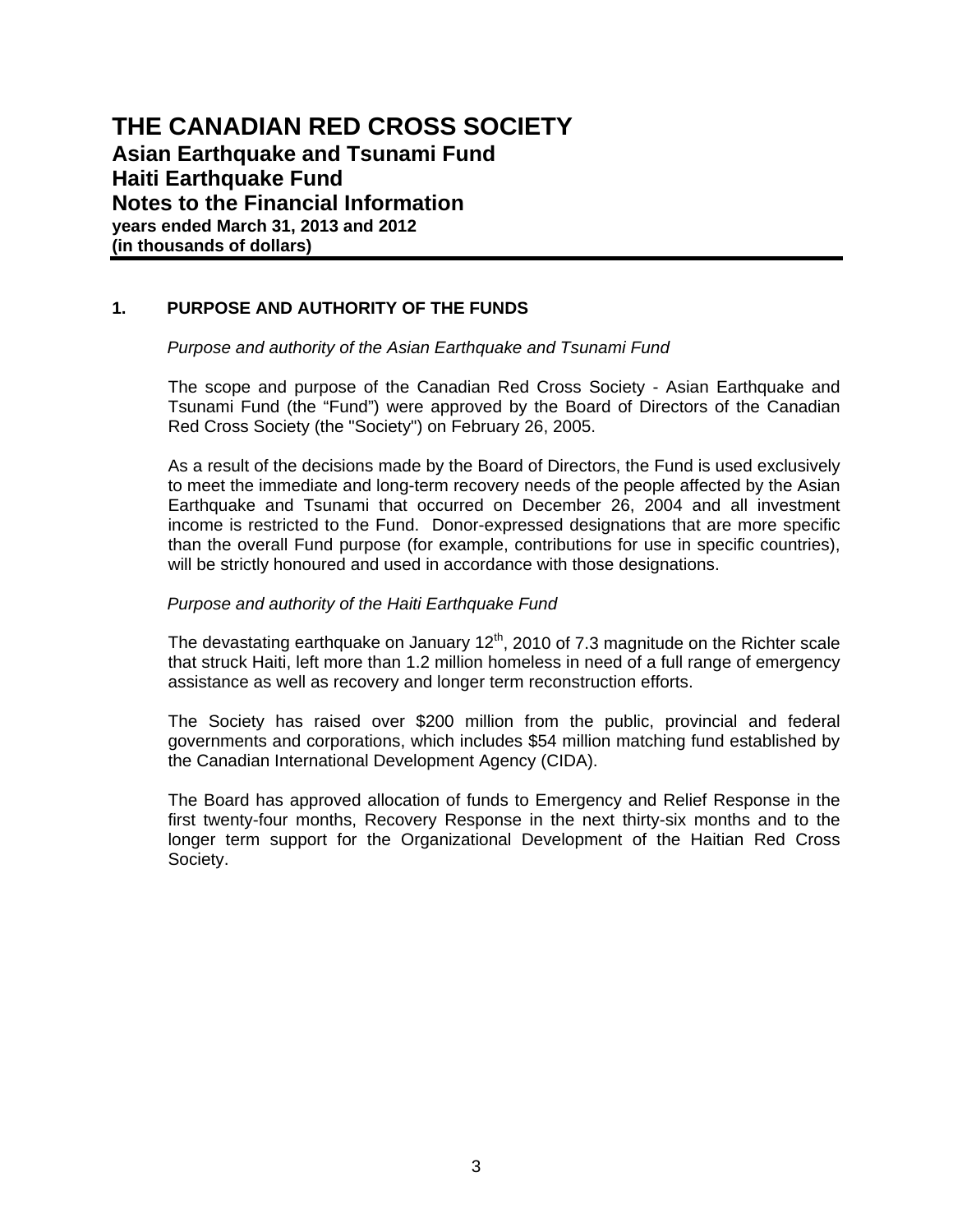#### **2. SIGNIFICANT ACCOUNTING POLICIES**

 *Change in accounting standards* 

 For the year ended March 31, 2013, the Fund adopted the new Canadian Institute of Chartered Accountants ("CICA") accounting standards for not-for-profit organizations (the "new standards") as set out in Part III of the CICA Handbook. The Fund also applies the standards for private enterprises in Part II of the CICA Handbook to the extent that the Part II standards address topics not addressed in Part III. In accordance with Section 1501 of the CICA Handbook, Part III, *First Time adoption by not-for-profit organizations*, ("Section 1501"), the date of transition to the new standards is April 1, 2011 and the Fund has presented an opening Statement of Net Funds Available for Beneficiaries at the date of transition. This opening Statement of Net Funds Available for Beneficiaries is the starting point for the Fund's accounting under the new standards. In its opening Statement of Net Funds Available for Beneficiaries, under the recommendations of Section 1501, the Fund:

- a) recognized all assets and liabilities whose recognition is required by the new standards;
- b) did not recognize items as assets or liabilities if the new standards do not permit such recognition;
- c) reclassified items that it recognized previously as one type of asset, liability or component of net assets, but are recognized as a different type of asset, liability or component of net assets under the new standards; and
- d) applied the new standards in measuring all recognized assets and liabilities.

 In accordance with the requirements of Section 1501, the accounting policies which follow have been consistently applied to all years presented and adjustments resulting from the adoption of the new standards have been applied on a retrospective basis. No exemptions were taken by the Fund as at April 1, 2011.

 The impact on adoption of the new accounting standards is limited to a change in accounting policy related to investments.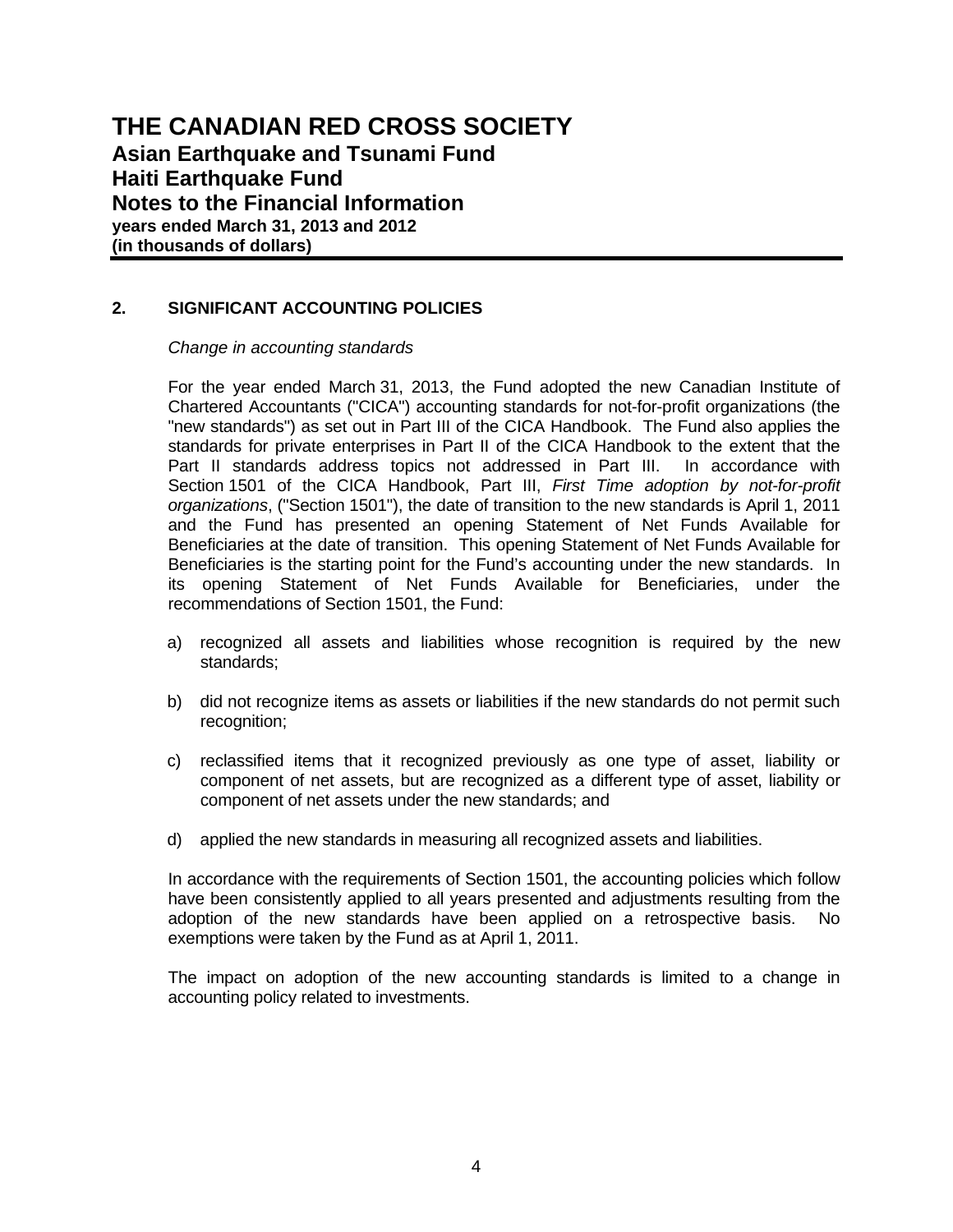#### **2. SIGNIFICANT ACCOUNTING POLICIES (Continued)**

 *Change in accounting standards (Continued)* 

 The Fund continues to recognize its investments at fair value; however the unrealized gains and losses, which were previously reported directly in net assets until realized when the cumulative gain or loss was transferred to investment revenue. The unrealized gains and losses are now recognized directly in the Statement of Changes in Net Funds Available for Beneficiaries. This change has no impact on investments or total Net Funds Available for Beneficiaries. However, this change has an impact on the Statement of Changes in Net Funds Available for Beneficiaries.

#### *Basis of presentation*

The accompanying financial information reflects the net funds available for beneficiaries and the changes in net funds available for beneficiaries of the Asian Earthquake and Tsunami Fund and Haiti Earthquake Fund (the "Funds"). The Funds are maintained as a separate set of accounts by the Society, and includes only those financial activities associated with the Fund's response to these disasters.

The Funds are an unincorporated operating segment of the Society. Accordingly, this financial information may not be indicative of the financial activity that would have been achieved if the Funds operated as an unaffiliated organization.

The net funds available for beneficiaries as at March 31, 2013 are presented in accordance with Canadian accounting standards for not-for-profit organizations as deferred revenue, and as internally restricted net assets for the investment income portion of the Asian Earthquake and Tsunami Fund, in the financial statements of the Canadian Red Cross Society.

#### *Donated services*

The Funds benefit greatly from donated services in the form of volunteer work for various activities. The value of donated services is not recognized in this financial information because of the difficulty of measurement.

#### *Revenue recognition*

Corporate and government contributions are recognized as revenue at the earlier of the date of receipt or the date the contribution becomes receivable under the terms of the applicable funding agreement. Donations from individuals are recognized as revenue when received.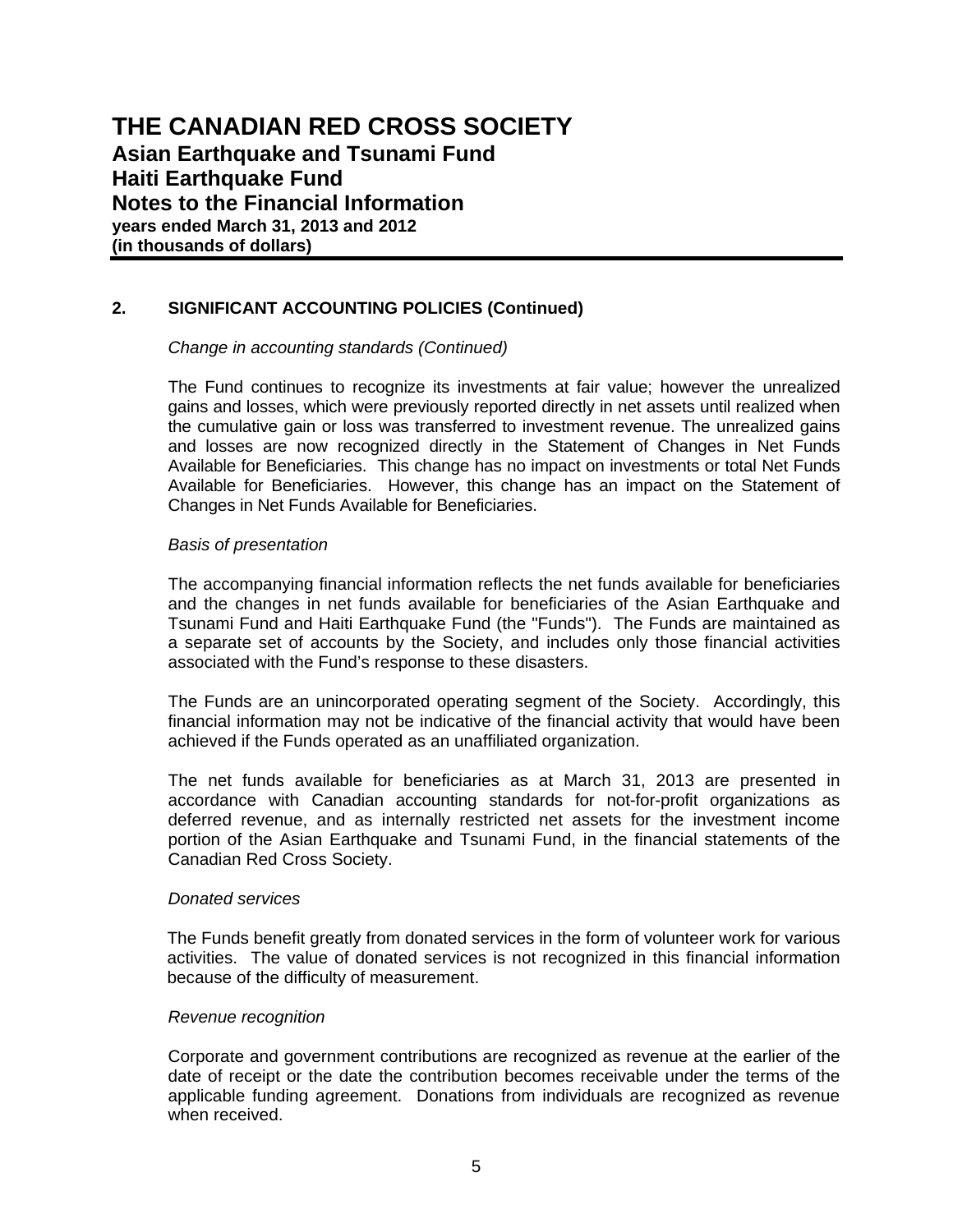#### **2. SIGNIFICANT ACCOUNTING POLICIES (Continued)**

#### *Financial instruments*

The Funds' financial instruments consist of cash and cash equivalents, long-term investments, accounts payable and accrued liabilities.

Financial assets and financial liabilities are initially recognized at fair value when the Funds become a party to the contractual provisions of the financial instrument. Subsequently, all financial instruments are measured at amortized cost, except cash and cash equivalents and investments which are recorded at fair value.

#### *Long-term investments*

Investments with duration to maturity greater than one year from March 31, 2013 are presented as long-term investments and are recorded at fair value, with changes to unrealized gains or losses recorded on the Statement of Changes in Net Funds Available for Beneficiaries.

#### **3. CONTRIBUTIONS**

Contributions are from the following sources:

|                                                                           | <b>Haiti</b> |          |     |      | Tsunami    |   |        |  |
|---------------------------------------------------------------------------|--------------|----------|-----|------|------------|---|--------|--|
|                                                                           |              | 2013     |     | 2012 | 2013       |   | 2012   |  |
| Contributions from public and<br>other Red Cross societies<br><b>CIDA</b> | \$           | 115<br>۰ | \$  | 633  | -<br>(193) | S | -<br>- |  |
|                                                                           |              | 115      | \$. | 633  | (193)      |   |        |  |

Haiti: CIDA contributed funds towards the two ERU hospitals and for building shelters. No new funding was received during the fiscal period.

Tsunami: CIDA had agreed to provide cumulative matching grants equivalent to the total donations received from individual donors up to January 11, 2005. No new funding was received during the fiscal period. During the year, the Fund recorded adjustments of \$193 (2012 - \$NIL) to the Tsunami Fund as a result of audits conducted by CIDA on various projects.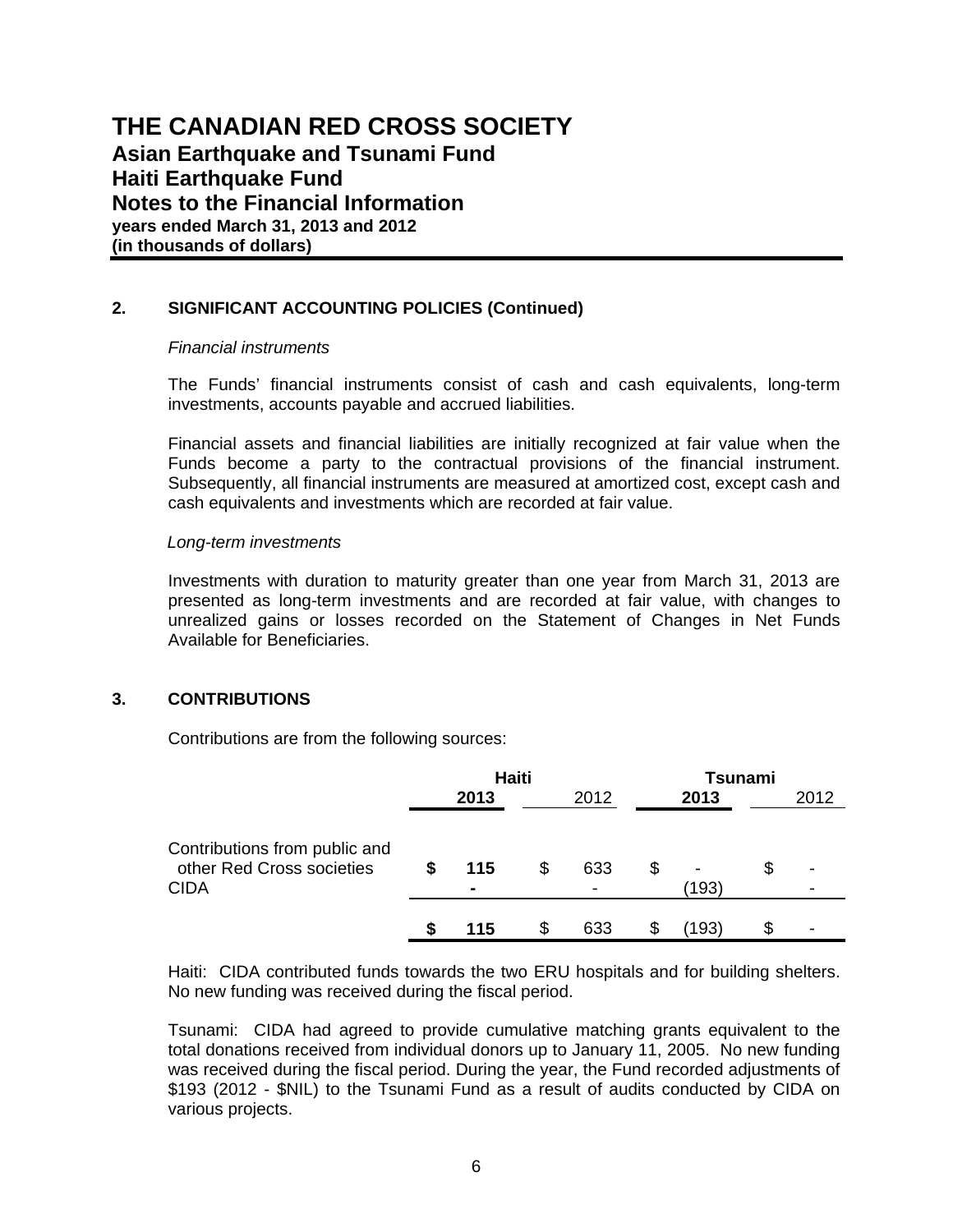#### **THE CANADIAN RED CROSS SOCIETY**

**Notes to the Financial Informationyears ended March 31, 2013 and 2012 Asian Earthquake and Tsunami Fund Haiti Earthquake Fund (in thousands of dollars)**

#### **4. LONG-TERM INVESTMENTS**

|              | March 31, 2013 |          |            |       |            |          | March 31, 2012    |             | April 1, 2011 |          |            |             |  |
|--------------|----------------|----------|------------|-------|------------|----------|-------------------|-------------|---------------|----------|------------|-------------|--|
|              | Haiti          |          | Tsunami    |       | Haiti      |          | Tsunami           |             | Haiti         |          | Tsunami    |             |  |
|              | Fair Value     | Cost     | Fair Value | Cost  | Fair Value | Cost     | <b>Fair Value</b> | <u>Cost</u> | Fair Value    | Cost     | Fair Value | <u>Cost</u> |  |
| Fixed income | \$31,112       | \$29,836 | \$10,055   | 9,630 | \$42,041   | \$40,277 | \$14,053          | \$13,445    | \$66,427      | \$66,165 | \$18,882   | \$18,745    |  |

Fixed income investments are comprised of Government of Canada and corporate bonds with maturity dates from 2013 to 2049, earning interest from 2.25% to 10.35%.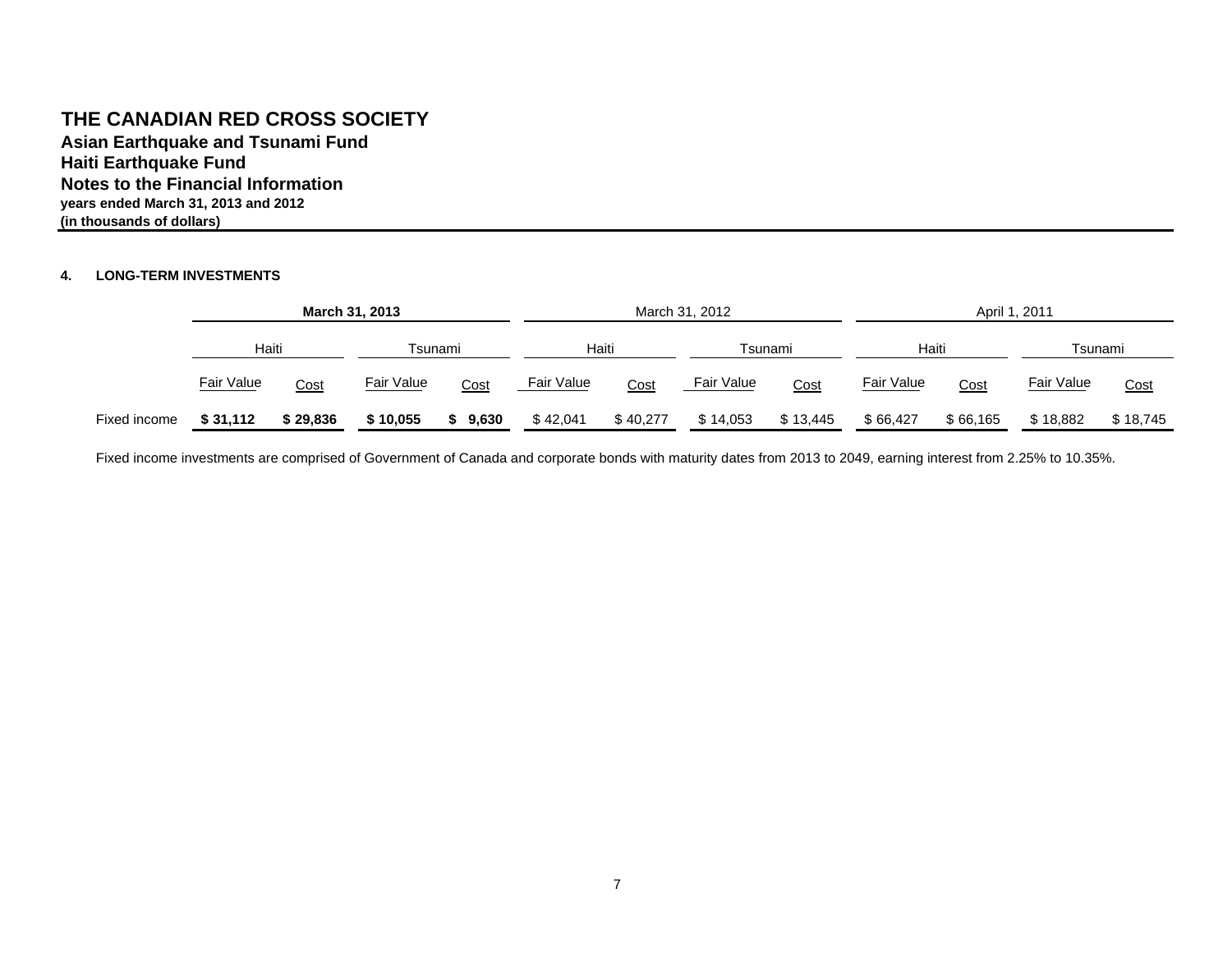#### **5. SUPPORT SERVICES AND RELATED ENTITY TRANSACTIONS**

The Society provides complete administrative and other support to the Funds in the form of direct programming support.

Direct programming support represents the necessary direct supporting activities of the disaster response, recovery and reconstruction including relief supplies, field visits, assessments and missions by staff and support services.

#### **6. FINANCIAL INSTRUMENTS**

#### *Fair values*

The carrying values of accounts payable and accrued liabilities approximate their fair value due to the relatively short periods to maturity of the instruments.

Refer to Note 4 for fair values' relating to the Fund's investments.

#### *Investment risk*

The Society's Board of Directors has approved a Statement of Investment Policies and Procedures (SIP&P) that provides the guidelines for managing investments of the Fund. Through this approach, investments are strategically distributed on a long-term basis, among several classes of assets to reduce the risk of investment volatility. Concentration of risk exists when a significant proportion of the portfolio is invested in securities with similar characteristics or subject to similar economic, political or other conditions. Management believes that the concentration of risk is not unusual.

#### *Foreign exchange risk*

The Fund operates internationally, giving rise to exposure to market risks from changes in interest rates and foreign exchange rates. Foreign exchange risk is not material.

#### *Credit risk*

Credit risk arises from the potential that one party to a financial instrument will fail to discharge an obligation and cause the other party to incur a financial loss. The credit is provided mainly to provincial governments and, accordingly, presents minimal credit risk to the Fund.